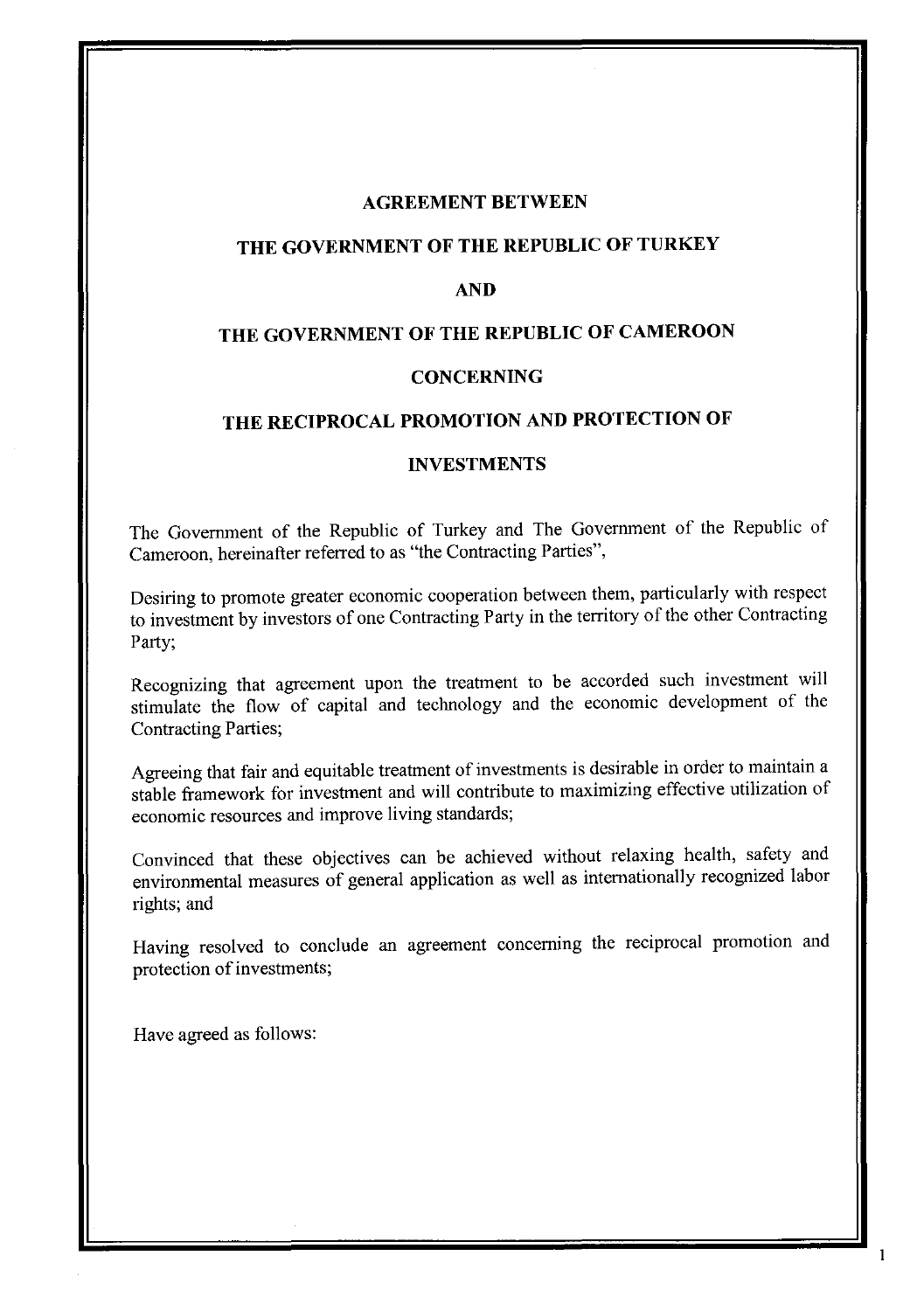## **ARTICLE 1 Definitions**

For the purpose of this Agreement;

1. The term "investment" means every kind of asset, connected with business activities, acquired for the purpose of establishing lasting economic relations in the territory of a Contracting Party in conformity with its laws and regulations, and shall include in particular, but not exclusively:

(a) movable and immovable property, as well as any other rights as mortgages, liens, pledges and any other similar rights as defined in conformity with the laws and regulations of the Contracting Party in whose territory the property is situated;

(b) reinvested returns, claims to money or any other rights having financial value related to an investment;

(c) shares, stocks or any other form of participation in companies;

(d) industrial and intellectual property rights, in particular patents, industrial designs, technical processes, as well as trademarks, goodwill and know-how;

(e) business concessions conferred by law or by contract, including concessions related to natural resources.

Any modification of the form in which assets are invested shall not affect their character as investments, provided that such a change does not contradict the laws and regulations of the host Contracting Party.

2. The term "investor" means:

(a) natural persons having the nationality of a Contracting Party according to its laws,

(b) companies, corporations, firms, business partnerships incorporated or constituted under the law in force of a Contracting Party and having their registered offices together with substantial business activities in the territory of that Contracting Party,

who have made an investment in the territory of the other Contracting Party.

3. The term "returns" means the amounts yielded by an investment and includes in particular, though not exclusively, profit, interest, capital gains, other legal incomes, royalties, fees and dividends.

4. The "territory" means;

(a) in respect of the Republic of Turkey; the land territory, internal waters, the territorial sea and the airspace above them, as well as the maritime areas over which Turkey has sovereign rights or jurisdiction for the purpose of exploration, exploitation and preservation of natural resources whether living or non-living, pursuant to international law.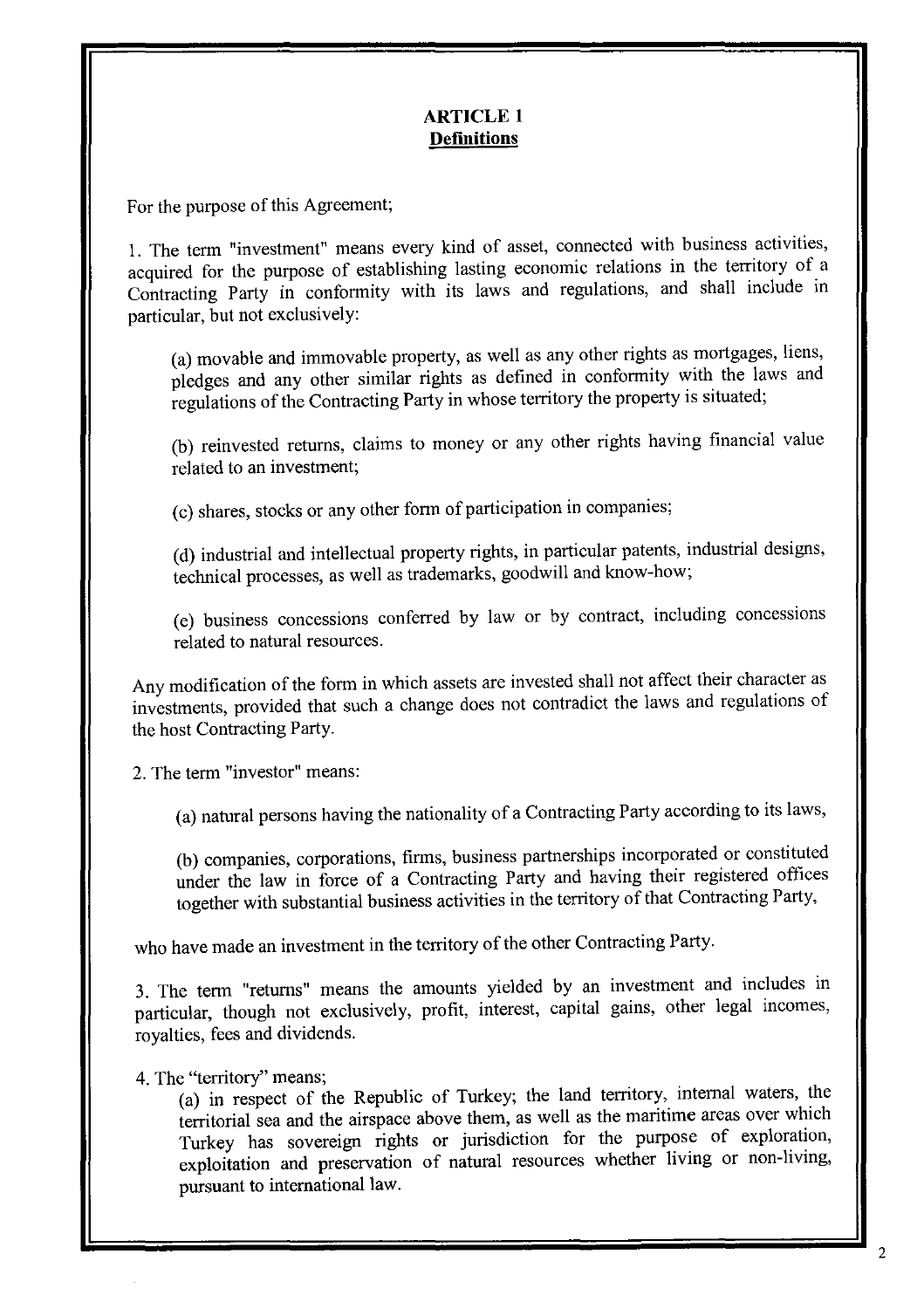(b) in respect of the Republic of Cameroon; the territory of the Republic of Cameroon, including the territorial sea, air space and any other maritime area of the Republic of Cameroon which had been or could be designated in accordance with international law, as an area over which the Republic of Cameroon may exercise its sovereign rights and jurisdiction.

## ARTICLE 2 **Scope of Application**

This Agreement shall apply to investments in the territory of one Contracting Party, made in accordance with its national laws and regulations, by investors of the other Contracting Party, whether prior to, or after the entry into force of the present Agreement. However, this Agreement shall not apply to any disputes that have arisen before its entry into force.

## ARTICLE 3 **Promotion and Protection of Investments**

1. Subject to its laws and regulations, each Contracting Party shall in its territory promote as far as possible investments by investors of the other Contracting Party.

2. Investments of investors of each Contracting Party shall at all times be accorded treatment in accordance with international law minimum standard of treatment, including fair and equitable treatment and full protection and security in the territory of the other Contracting Party. Neither Contracting Party shall in any way impair the management, maintenance, use, enjoyment, extension, or disposal of such investments by unreasonable or discriminatory measures.

3. Each Contracting Party shall endeavor to facilitate, in accordance with its laws and regulations, the issuance of necessary permits and authorizations in connection with such investments.

4. The Contracting Parties shall undertake to implement investment promotion measures including, though not exclusively:

(a) the exchange of information related to their respective investment laws;

(b) the reciprocal sending of investment promotion missions;

(c) the facilitation of business contacts between the investors of the two Contracting Parties.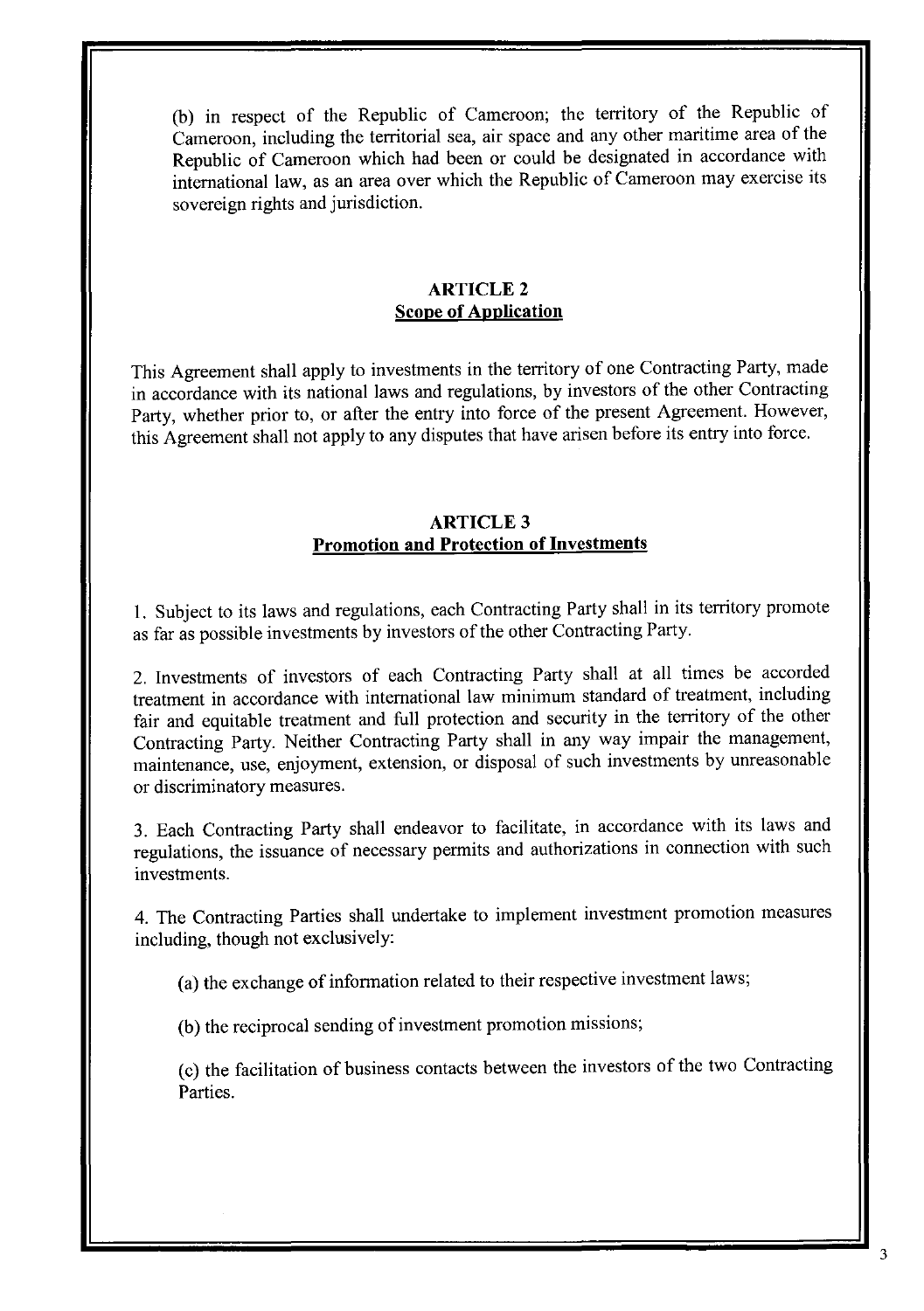#### ARTICLE 4 **Treatment of Investments**

I. Each Contracting Party shall admit in its territory investments on a basis no less favourable than that accorded in like circumstances to investments of investors of any third State, within the framework of its laws and regulations.

2. Each Contracting Party shall accord to these investments, once established, treatment no less favourable than that accorded in like circumstances to investments of its investors or to investments of investors of any third State, whichever is the most favourable, as regards the management, maintenance, use, enjoyment, extension, or disposal of the investment.

3. The Contracting Parties shall within the framework of their national legislation give favorable consideration to applications for the entry and sojourn of persons of either Contracting Party who wish to enter the territory of the other Contracting Party in connection with the making and carrying through of an investment.

4. (a) The provisions of this Article shall not be construed so as to oblige one Contracting Party to extend to the investors of the other Contracting Party the benefit of any treatment, preference or privilege which may be extended by the former Contracting Party by virtue of any international agreement or arrangement relating wholly or mainly to taxation.

(b) The non-discrimination, national treatment and most-favored nation treatment provisions of this Agreement shall not apply to all actual or future advantages accorded by either Contracting Party by virtue of its membership of, or association with a customs, economic or monetary union, a common market or a free trade area, to nationals or companies of its own, of Member States of such union, common market or free trade area, or of any other third State.

(c) Paragraphs (1) and (2) of this Article shall not apply in respect of dispute settlement provisions between an investor and the hosting Contracting Party laid down simultaneously by this Agreement and by another similar international agreement to which one of the Contracting Parties is signatory.

(d) The provisions of Article 3 and 4 of this Agreement shall not oblige the host Contracting Party to accord investments of investors of the other Contracting Party the same treatment that it accords to investments of its own investors with regard to acquisition of land, real estates, and real rights upon them.

# **ARTICLES General Exceptions**

I. Nothing in this Agreement shall be construed to prevent a Contracting Party from adopting, maintaining, or enforcing any non-discriminatory legal measures:

(a) designed and applied for the protection of human, animal or plant life or health, or the environment;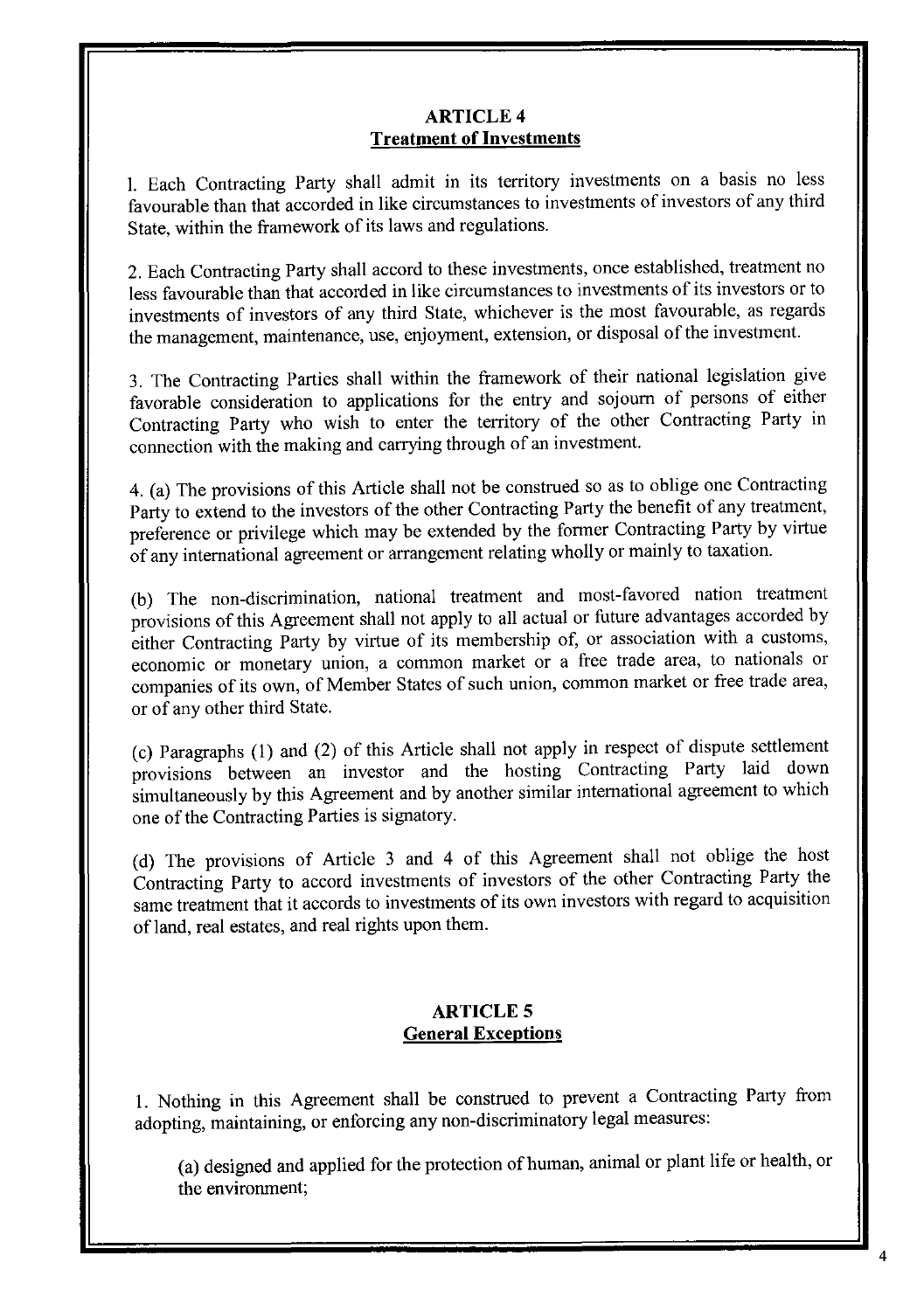(b) related to the conservation of living or non-living exhaustible natural resources.

## 2. Nothing in this Agreement shall be construed:

(a) to require any Contracting Party to furnish or allow access to any information the disclosure of which it determines to be contrary to its essential security interests;

(b) to prevent any Contracting Party from taking any actions that it considers necessary for the protection of its essential security interests,

(i) relating to the traffic in arms, ammunition and implements of war and to such traffic and transactions in other goods, materials, services and technology undertaken directly or indirectly for the purpose of supplying a military or other security establishment,

(ii) taken in time of war or other emergency in international relations,

or

(iii) relating to the implementation of national policies or international agreements respecting the non-proliferation of nuclear weapons or other nuclear explosive devices; or

(c) to prevent any Contracting Party from taking action in pursuance of its obligations under the United Nations Charter for the maintenance of international peace and security.

### ARTICLE 6 **Expropriation and Compensation**

1. Investments shall not be expropriated, nationalized or subject, directly or indirectly, to measures of similar effects (hereinafter referred as expropriation) except for a public purpose, in a non-discriminatory manner, upon payment of prompt, adequate and effective compensation, and in accordance with due process of law and the general principles of treatment provided for in Article 4 of this Agreement.

2. Non-discriminatory legal measures designed and applied to protect legitimate public welfare objectives, such as health, safety and environment, do not constitute indirect expropriation.

3. Compensation shall be equivalent to the market value of the expropriated investment before the expropriation was taken or became public knowledge. Compensation shall be paid without delay and be freely transferable as described in paragraph 2 Article 8.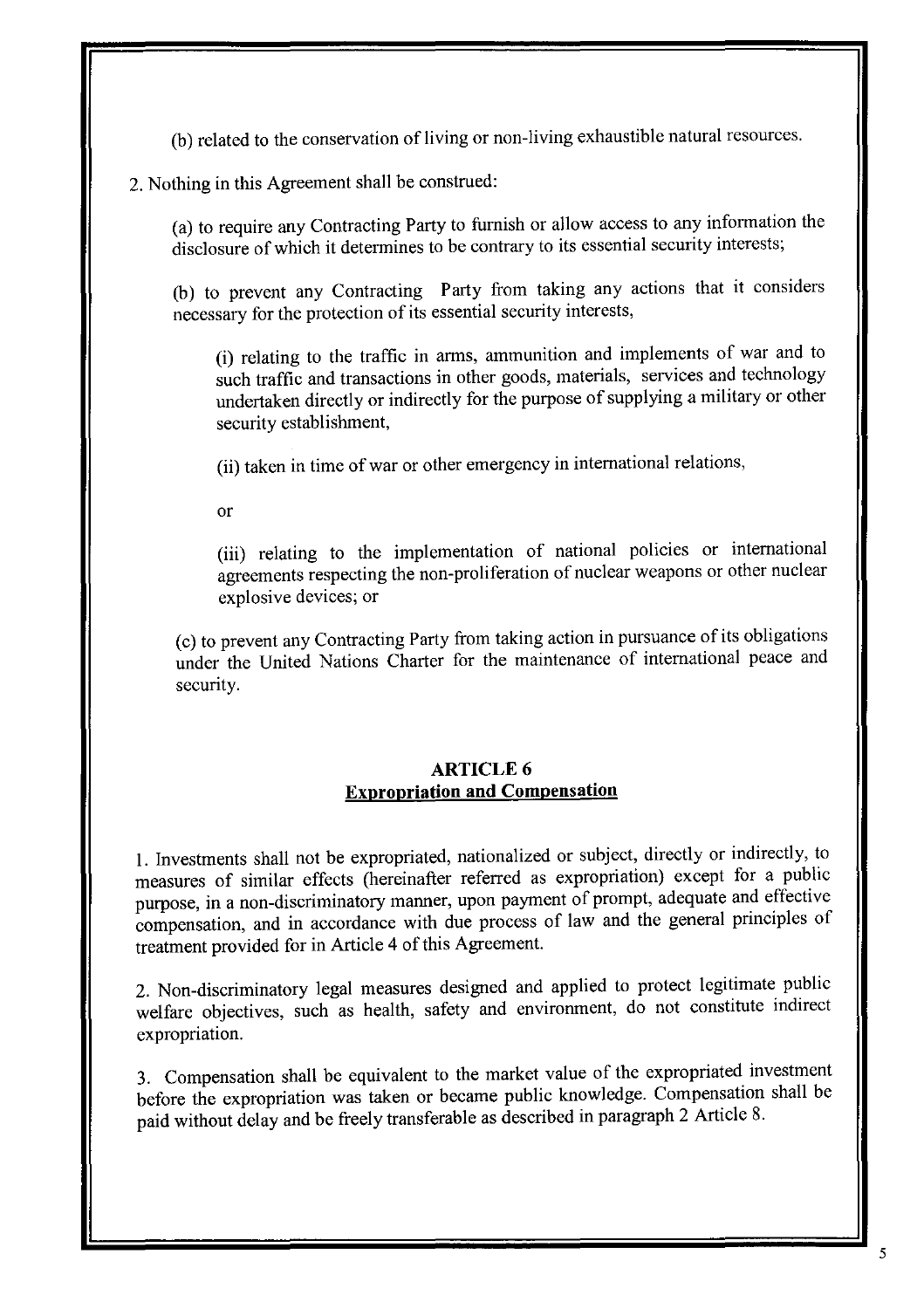4. Compensation shall be payable in a freely convertible currency and in the event that payment of compensation is delayed, it shall include an interest rate equivalent to the highest interest paid on public claims in the hosting Contracting Party.

## ARTICLE 7 **Compensation for Losses**

I. Investors of either Contracting Party whose investments suffer losses in the territory of the other Contracting Party owing to war, insurrection, civil disturbance or other similar events shall be accorded by such other Contracting Party treatment no less favourable than that accorded to its own investors or to investors of any third State, whichever is the most favourable treatment, as regards any measures it adopts in relation to such losses.

2. Without prejudice to paragraph (I) of this Article, investors of one Contracting Party who in any of the situations referred to in that paragraph suffer losses in the territory of the other Contracting Party resulting from:

(a) requisitioning of their property by its forces or authorities; or

(b) destruction of their property by its forces or authorities, which was not caused in combat action or was not required by the necessity of the situation;

shall be accorded restitution or reasonable compensation. Resulting payments shall be freely convertible.

### **ARTICLES Repatriation and Transfer**

I. Upon fulfillment of all tax obligations, each Contracting Party shall permit in good faith all transfers related to an investment to be made freely and without delay into and out of its territory. Such transfers include:

(a) the initial capital and additional amounts intended to maintain or mcrease investment;

(b) returns;

(c) proceeds from the sale or liquidation of all or any part of an investment;

(d) compensation pursuant to Articles 6 and 7;

(e) reimbursements and interest payments deriving from loans in connection with investments;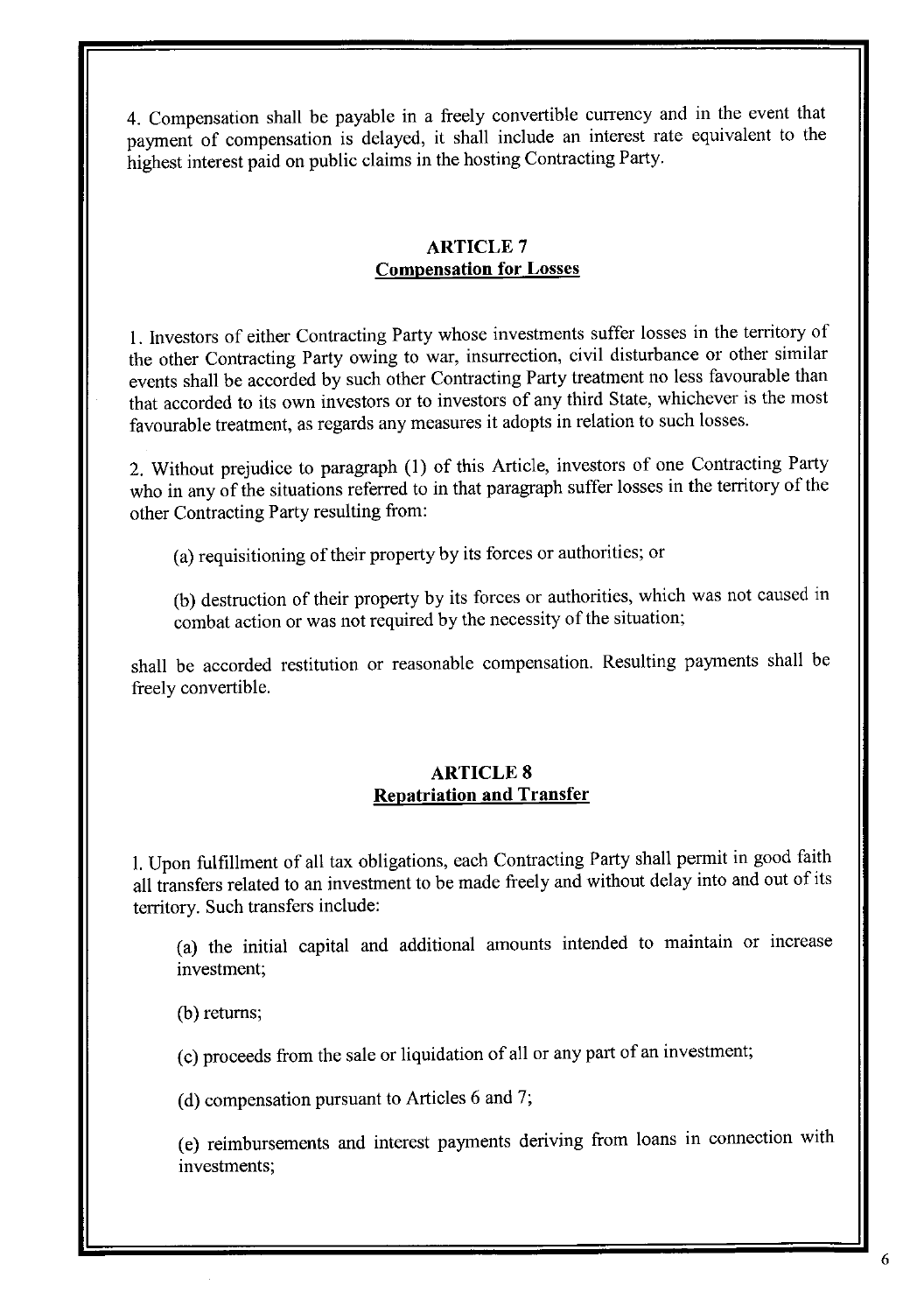(f) salaries, wages and other remunerations received by the nationals of one Contracting Party who have obtained in the territory of the other Contracting Party the corresponding work permits related to an investment;

(g) payments arising from an investment dispute.

2. Transfers shall be made in the convertible currency in which the investment has been made or in any convertible currency at the rate of exchange in force at the date of transfer, unless otherwise agreed by the investor and the hosting Contracting Party.

3. Where, in exceptional circumstances, payments and capital movements cause or threaten to cause serious balance of payments difficulties, each Contracting Party may temporarily restrict transfers, provided that such restrictions are imposed on a non-discriminatory and in good faith basis.

## ARTICLE 9 **Subrogation**

I. If one of the Contracting Parties has a public insurance or guarantee scheme to protect investments of its own investors against non-commercial risks, and if an investor of this Contracting Party has subscribed to it, any subrogation of the insurer under the insurance contract between this investor and the insurer, shall be recognized by the other Contracting Party.

2. The insurer is entitled by virtue of subrogation to exercise the rights and enforce the claims of that investor and shall assume the obligations related to the investment. The subrogated rights or claims shall not exceed the original rights or claims of the investor.

3. Disputes between a Contracting Party and an insurer shall be settled in accordance with the provisions of Article 10 of this Agreement.

#### **ARTICLE 10 Settlement of Disputes Between One Contracting Party and** Investors **of the Other Contracting Party**

I. Disputes between one of the Contracting Parties and an investor of the other Contracting Party, in connection with his or her investment, shall be notified in writing, including detailed information, by the investor to the recipient Contracting Party of the investment. As far as possible, the investor and the concerned Contracting Party shall endeavor to settle these disputes by consultations and negotiations in good faith.

2. If these disputes, cannot be settled in this way within six (6) months following the date of the written notification mentioned in paragraph I, the disputes can be submitted, as the investor may choose, to: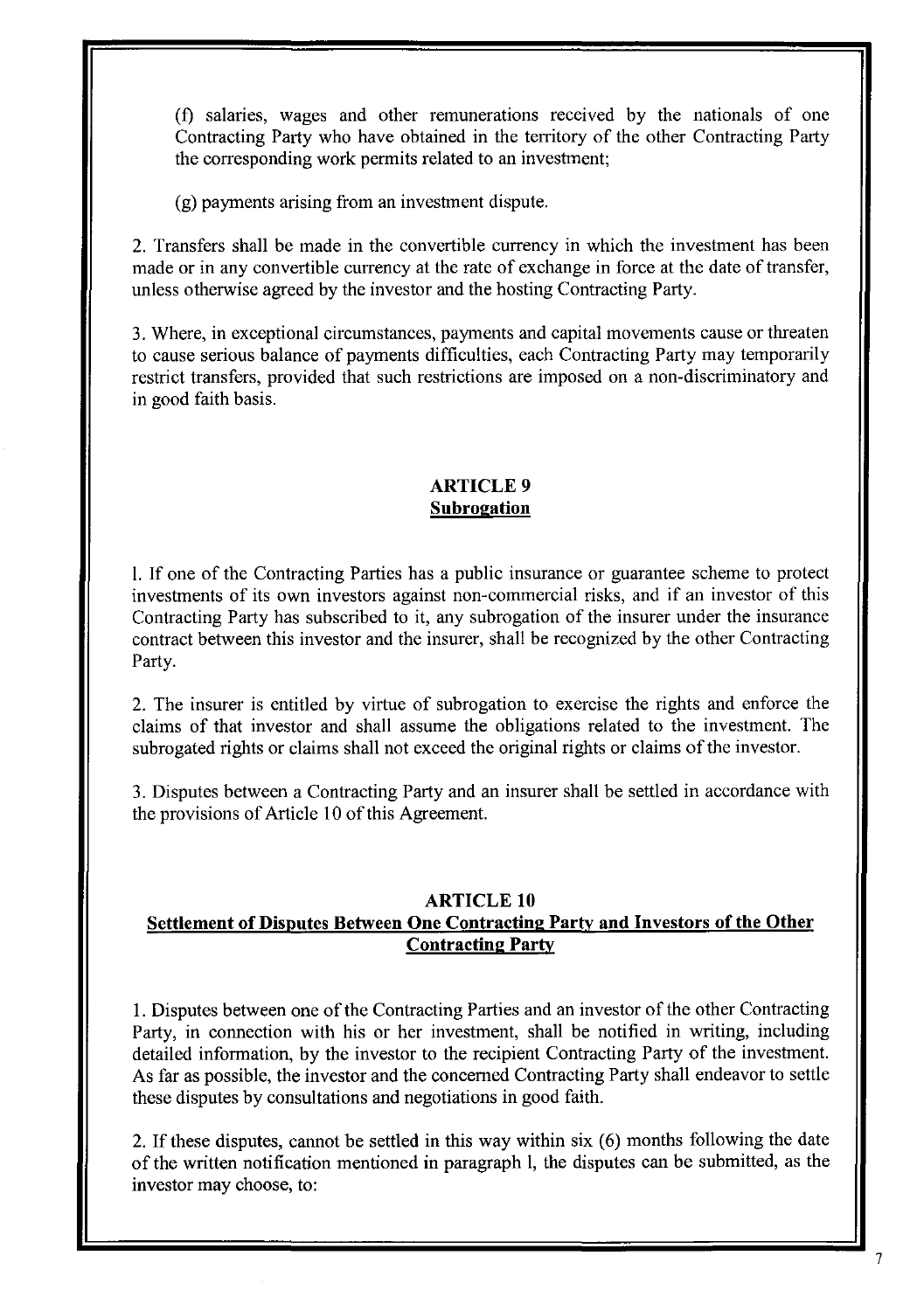(a) the competent court of the Contracting Party in whose territory the investment has been made,

or

(b) except as provided under paragraph 4 (a) and (b) of this Article, to:

(i) the International Center for Settlement of Investment Disputes (ICSID) set up by the" Convention on Settlement of Investment Disputes Between States and Nationals of other States",

(ii) an ad hoc arbitration tribunal established under the Arbitration Rules of Procedure of the United Nations Commission for International Trade Law (UNCITRAL).

3. Once the investor has submitted the dispute to one or the other of the dispute settlement forums mentioned in paragraph 2 of this Article, the choice of one of these forums shall be final.

4. Notwithstanding the provisions of paragraph 2 of this Article;

(a) Disputes arising out of investments which are in the nature of acquisition of shares or voting power amounting to, or representing of less than ten (10) percent of a company through stock exchanges shall not be submitted to international arbitration;

(b) only the disputes arising directly out of investment activities which have obtained necessary permission, if there is any permission required, in conformity with the relevant legislation of the host Contracting Party on foreign capital, and that effectively started shall be subject to the jurisdiction of the International Center for Settlement of Investment Disputes (lCSID) or any other international dispute settlement mechanism as agreed upon by the Contracting Parties;

(c) the disputes, related to the property and real rights upon the real estates are totally under the jurisdiction of the host Contracting Party's courts and therefore shall not be submitted to jurisdiction of the International Center for Settlement of Investment Disputes (lCSID) or any other international dispute settlement mechanism; and

(d) With regard to the Article 64 of the "Convention on the Settlement of Investment Disputes between States and Nationals of other States".

The Contracting Parties shall not accept the referral of any disputes arising between them concerning the interpretation or application of "Convention on the Settlement of Investment Disputes between States and Nationals of other States", which is not settled by negotiation, to the International Court of Justice.

5. The arbitration tribunal shall take its decisions in accordance with the provisions of this Agreement, the laws and regulations of the Contracting Party involved in the dispute on which territory the investment is made (including its rules on the conflict of laws) and the relevant principles of intemationallaw as accepted by both Contracting Parties.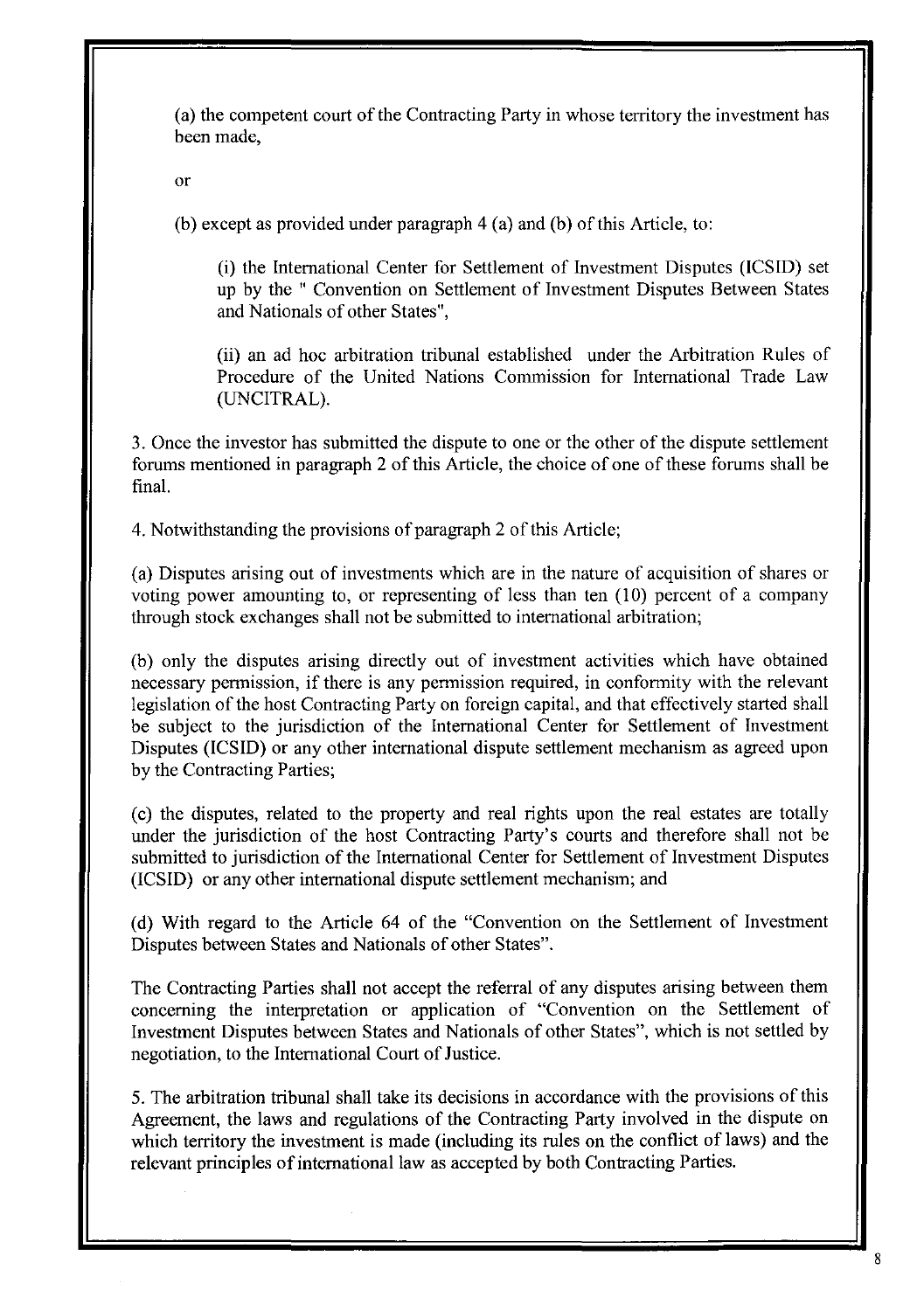6. The arbitration awards shall be final and binding for all parties in dispute. Each Contracting Party commits itself to execute the award according to its national law.

# **ARTICLE 11 Settlement of Disputes Between The Contracting Parties**

1. The Contracting Parties shall seek in good faith and a spirit of cooperation a rapid and equitable solution to any dispute between them concerning the interpretation or application of this Agreement. In this regard, the Contracting Parties agree to engage in direct and meaningful negotiations to arrive at such solutions. If the Contracting Parties cannot reach an agreement within twelve (12) months after the beginning of disputes between themselves through the foregoing procedure, the disputes may be submitted, upon the request of either Contracting Party, to an arbitral tribunal of three members.

2. Within two (2) months of receipt of a request, each Contracting Party shall appoint an arbitrator. The two arbitrators shall select a third arbitrator as Chairman, who is a national of a third State. In the event either Contracting Party fails to appoint **an** arbitrator within the specified time, the other Contracting Party may request the President of the International Court of Justice to make the appointment.

3. If both arbitrators cannot reach an agreement about the choice of the Chairman within two (2) months after their appointment, the Chairman shall be appointed upon the request of either Contracting Party by the President of the International Court of Justice.

4. If, in the cases specified under paragraphs (2) and (3) of this Article, the President of the International Court of Justice is prevented from carrying out the said function or if he is a national of either Contracting Party, the appointment shall be made by the Vice-President, and if the Vice-President is prevented from carrying out the said function or if he is a national of either Contracting Party, the appointment shall be made by the most senior member of the Court who is not a national of either Contracting Party.

5. The tribunal shall have three (3) months from the date of the selection of the Chairman to agree upon rules of procedure consistent with the other provisions of this Agreement. In the absence of such agreement, the tribunal shall request the President of the International Court of Justice to designate rules of procedure, taking into account generally recognized rules of international arbitral procedure.

6. Unless otherwise agreed, all submissions shall be made and all hearings shall be completed within eight (8) months of the date of selection of the Chairman, and the tribunal shall render its decision within two (2) months after the date of the final submissions or the date of the closing of the hearings, whichever is later. The arbitral tribunal shall reach its decisions, which shall be final and binding, by a majority of votes.

7. Expenses incurred by the Chairman, the other arbitrators, and other costs of the proceedings shall be paid for equally by the Contracting Parties.